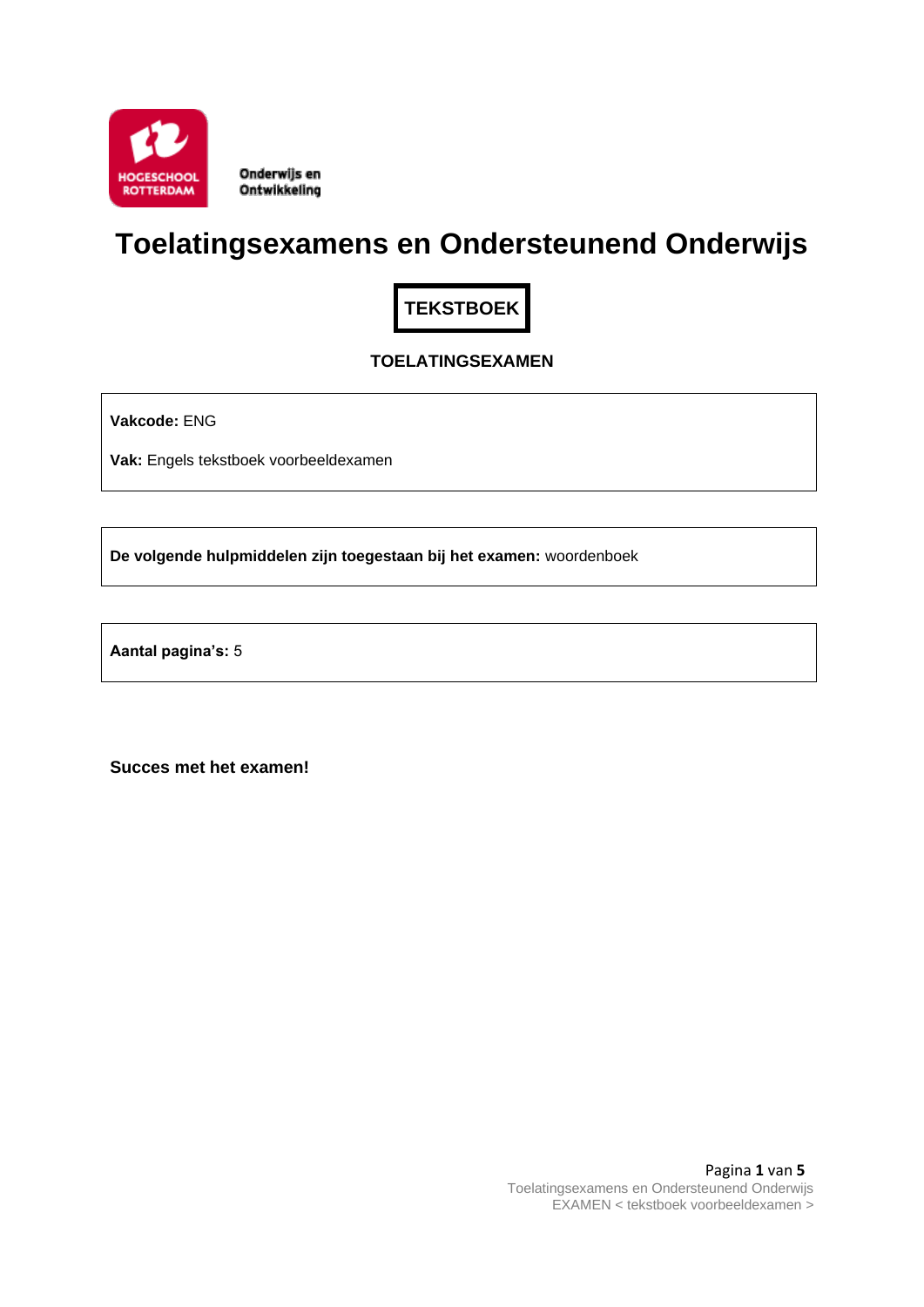#### **Text 1: Kilt**

Tell that to Sean Connery! The teenager told off for cross-dressing: he wore a kilt to school... Over at Rocky Mountain Junior High, there's a great debate going on. Fourteen-year-old



Gavin McFarland (the name might, rightly, suggest some Scottish ancestry) has been told off for wearing a kilt to school. The reason? He's been accused of "cross dressing."

"I was kind of surprised," Gavin told the Standard Examiner "No teachers had gotten mad at me for it. A lot of them thought it was pretty cool."

Apparently Gavin had worn the kilt (hand-sewn from what the paper calls "Scottish material", but I'm guessing was tartan) before, and was wearing it last week as a prop for an art project he was working on. However, Principal of the school, Craig Jessop, then told him that he needed to change because the kilt could be "misconstrued as cross dressing."

The Principal is now in a bit of hot water - and has been told to apologise. Meanwhile Gavin's father, Preston has said that he hopes the incident will lead to some discussion about Scottish heritage and history. The family are very proud of their Scottish roots, and Preston actually runs a website on the history of the McFarlane Clan. They are currently trying to "raise the profile of McFarlanes worldwide" in their quest for money for a "Clan MacFarlane Heritage Center and Museum of Highland Life". Young Gavin has certainly helped raised the profile, but possibly not in the way his parents might have expected...

*Timesonline, 18 May 2009*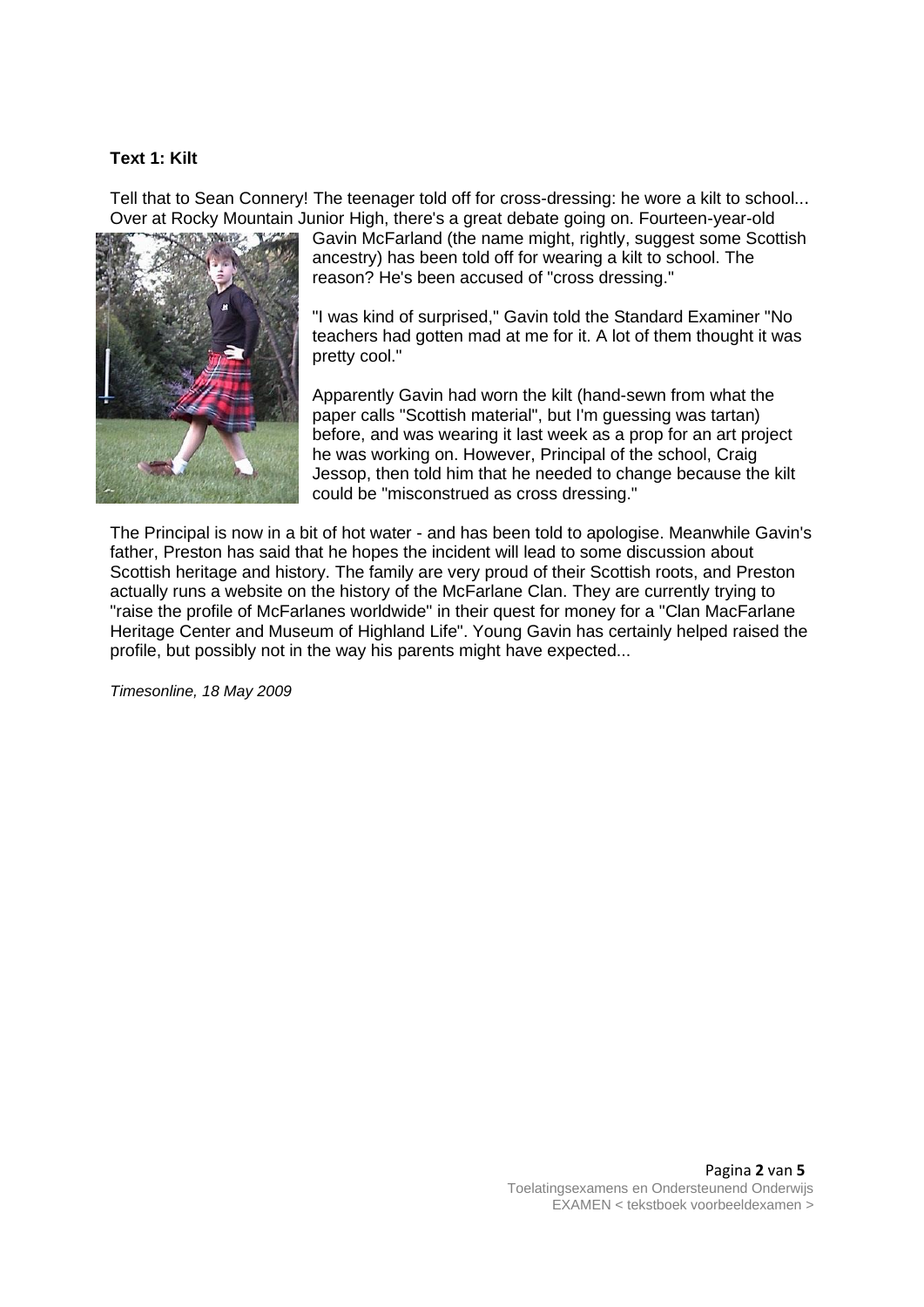# **Text 2: Spring Martini**



Though I say it myself, my winter martini was a triumph. This is my spring/summer version guaranteed to cause chaos at barbeques and village fêtes.

For some, this recipe may be an elegant introduction to a sophisticated evening of scintillating fabulousness. For me it forms a hazy backdrop to the question, "Mummy, why is Daddy slumped and crying behind the bouncy castle (again)?" Two tips:

- 1. Never say yes to a third seasonal martini.
- 2. It will taste better if you're dressed like Tony Bennett.

#### **Serves 4**

- 1. If you're not at home, book a taxi for later.
- 2. Place one leaf of mint, one gooseberry and a head of elderflower in a bowl. Add two measures of vermouth. Mash it up. If you can remember to do this a couple of hours in advance, all the better.
- 3. Strain out the bits through a cloth and pour some of the mixture over loads of ice in a cocktail shaker. The less you add, the drier your martini.
- 4. Add 12 measures of gin or vodka.
- 5. Stir, pour, add a twist of lemon, drink.

Feel free to replace the ingredients with a few drops of elderflower cordial and mint and gooseberry cordial — there's no need to get carried away and no one likes a purist.

#### **How to enter the competition**

Do you have your own secret recipe? A family favourite passed on through generations or a dish you learnt from your best friend? If you'd like to share it then send it to us and we'll consider it for publication. If it arrives before 5pm on May 27, it will automatically be entered for our Reader's Recipe Exchange competition. Gordon Ramsay will select his five favourites and each winner will receive Waitrose vouchers worth £150 (also redeemable at John Lewis). Send your favourite family recipes to recipeeexchange@the times.co.uk or post them online by clicking here.

*The Times, May 16 2009*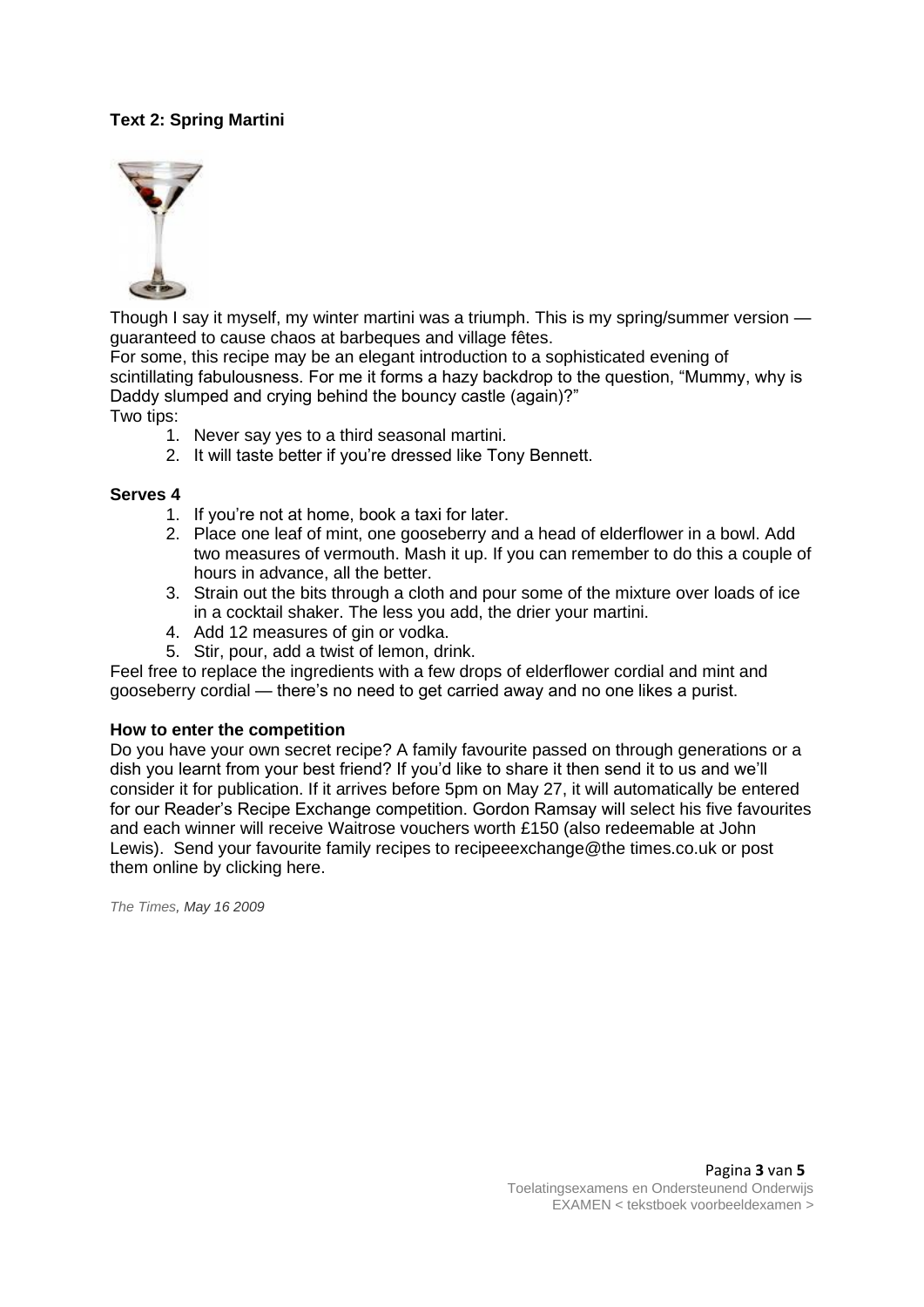### **Text 3: Made for each other**

**Melinda Wenner on 'Beyond Pets: Made for each other: The Biology of the Human-Animal Bond'** (By Meg Daley Olmert, Da Capo Press, 2009)

- 1. In 1980 Brooklyn College health scientist Erika Friedmann designed a survey to assess how social support affects survival after a heart attack. Just for fun, she threw in a question about pet ownership. When she analysed her results months later, she was startled to find that pets – more than support from family and friends – kept people alive. Patients who owned pets were 22 percent more likely to be alive a year after their heart attack than those who did not.
- 2. No one knew at the time why pets were such excellent 'medicine.' But in the decades since, research has revealed that animals and people share a special bond that is based not only on emotions but also on biology – and that relationships with animals keep us healthier and happier. As Meg Daley Olmert writes in her heartwarming and fascinating book *Made for Each Other*, the human-animal bond, which developed over the course of several millennia, shaped our evolution and that of the animals we love.
- 3. About 100,000 years ago, the theory goes, an ice age forced our herbivore hominid ancestors to expand their diet to include meat. Those who had the courage to draw near the animals they feared probably had some help from oxytocin, a hormone that Olmert argues is key to the animal-human bond. Oxytocin – best known as the hormone that facilitates the mother-child bond – is also important for overcoming fear. The first hominids to approach animals most likely had higher-than normal levels of oxytocin in their brains. And Oxytocin has other effects: it promotes social bonding, reduces stress levels, increase antioxidant production and promotes happiness. So when oxytocin-rich hominids started focusing on animals, even though their intention was to hunt them, they probably also started bonding with them. This emotional connection then released more oxytocin, building a self-propagating cycle.
- 4. Over the course of the next 100,000 years, human-animal relationships solidified. According to Olmert, women occasionally breast-fed wolf pups and children sometimes suckled milk from cows' udders. This bond started influencing the evolution of both humans and animals as we lived together and learned from one another. The surges of oxytocin our ancestors enjoyed also kept them healthy and happy. We needed animals, and they needed us.
- 5. Today in our urban and technological culture, we have only the faintest memories of these incredible ties. But our continued love for pets is evidence that we have not forgotten entirely. Still, only 63 percent of Americans own pets. As a population, we may not be getting the same oxytocin doses we used to, which could have negative effects on our well-being. Olmert makes a convincing case that we are better off with them in our lives. "Clinically speaking, animals are a homeostatic necessity," she writes. "Like breathing, they can only be denied for so long."

Scientific American Mind, 2009